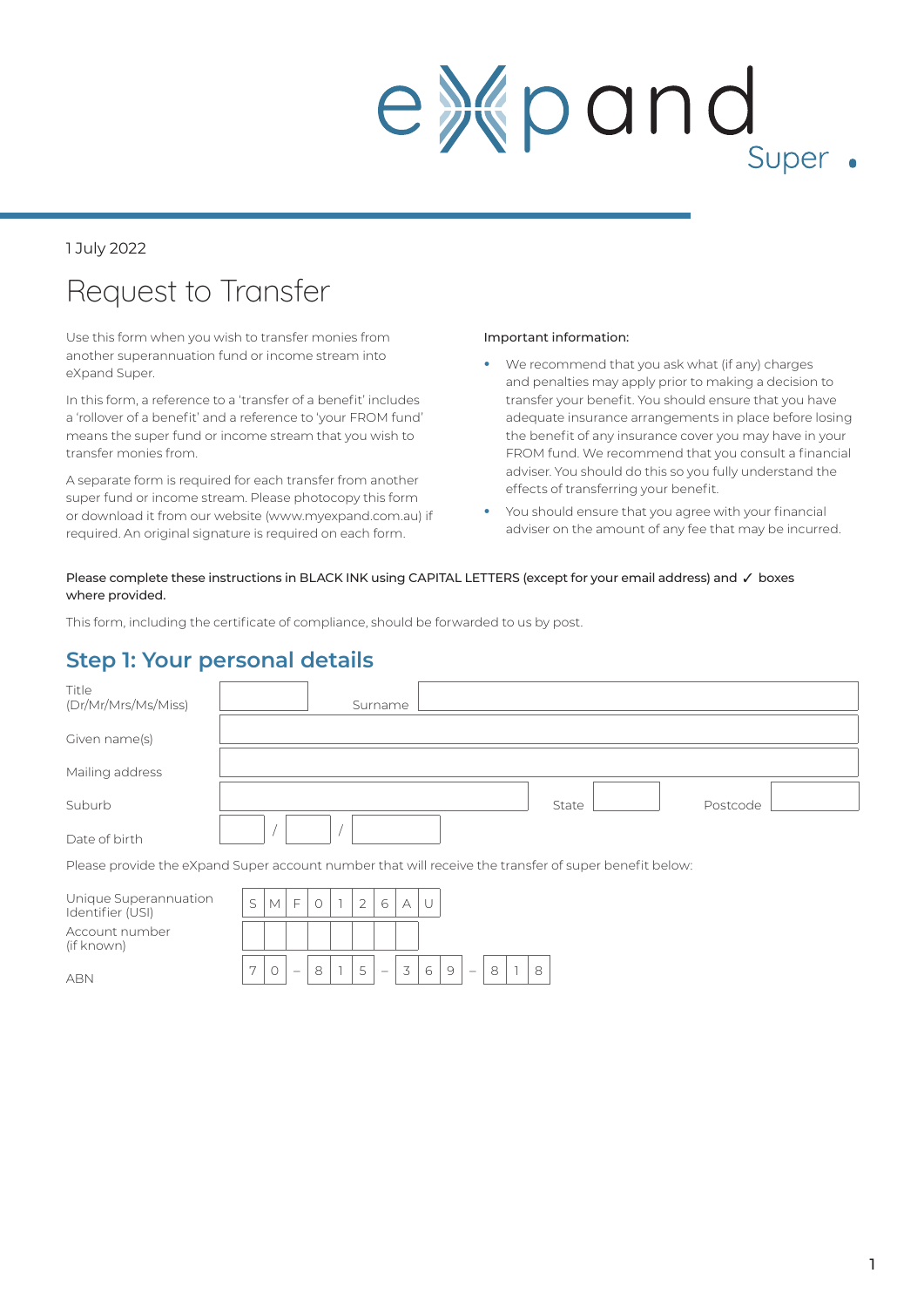#### **Step 2: Details required for transfer**

#### Section A: Details of your FROM fund or SMSF

I request that the benefit held in my super fund or income stream, as detailed below, be transferred to my account in the nominated super product specified in Step 1.

| Fund Name |
|-----------|
|           |

ABN# – – – Unique Superannuation Identifier (USI)#

Account/member number#

Electronic Service Address (ESA) (if transferring from a SMSF)

You can obtain this information from the FROM Fund's product disclosure statement, your latest Member Statement or by contacting the FROM Fund. You do not need to provide a USI or an account/member number if transferring from a SMSF.

#### Section B: Benefit to be transferred

Amount to be transferred

Entire balance (account in the FROM fund will be closed) Approximate value  $$$ 

Partial balance of  $\sim$ 

You should be aware that a Capital Gains Tax (CGT) liability may arise and be deducted from your benefit prior to the transfer. We recommend that you seek taxation advice prior to authorising a transfer.

#### **Step 3: Member/applicant declaration and signature**

Important note: The Trustee collects the information in this form in order to process your investment instructions. Any personal information provided in this form will be handled in accordance with the Trustee's privacy policy, available at www.myexpand.com.au/privacy

By signing this request form, I am making the following statements

- **•** I declare that I have fully read this form and that the details supplied are true and correct.
- **•** I am aware that I may ask my FROM fund for all the information that I need to understand my benefit entitlements in that fund (including any fees or charges that may apply and any other information about the effect this transfer may have on my benefit).
- **•** I understand and acknowledge the implications of transferring my benefit from my FROM fund into my account in the nominated eXpand account.
- **•** I discharge the Trustee of my FROM fund from all further liability in respect of the benefits paid and transferred from my FROM fund to my nominated eXpand account.
- **•** I authorise the Trustee to make arrangements to have my benefit (including any contributions still to be made to my FROM fund where I have elected to transfer the entire balance) transferred from my FROM fund to my nominated eXpand account and I authorise IOOF Investment Management Limited (IIML) to act on my behalf in arranging and receiving information on this transfer.
- **•** I am aware of and authorise the deduction of any fees or charges by my FROM fund and any tax payable from the benefit transferred to my eXpand Super account (subject to legislative restrictions).
- **•** If I have provided my tax file number, I consent to the Trustee disclosing this to the FROM fund to help facilitate the requested rollover.
- **•** I have considered the relevant remaining minimum balance requirements of my FROM Fund when making a partial transfer.

#### Member/applicant signature

Please forward all correspondence and enquiries to: